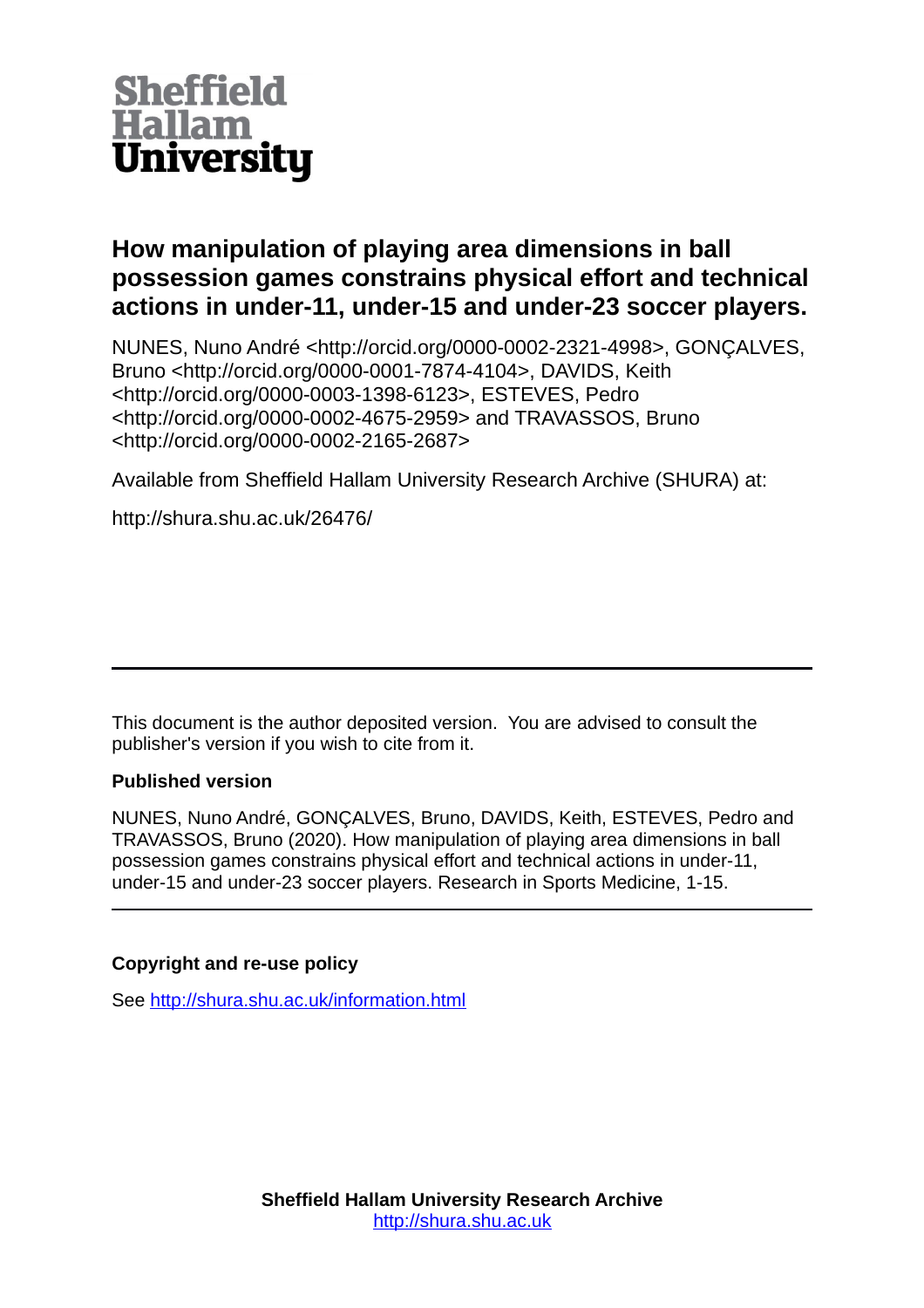**How manipulation of playing area dimensions in ball possession games constrains physical effort and technical actions in under-11, under-15 and under-23 soccer players**

### **Abstract**

Recent research has suggested that practice in small-sided and conditioned games (SSCGs) can improve physical, technical, tactical and psychological performances of players in team sports. However, there is a need for more information to understand how the constraints of SSCGs shape performance of athletes at different developmental stages. Therefore, the aim of this study was to explore the effects of playing area dimension manipulation (20x15m, 25x20m and 30x25m) on internal perceptions (rate of perceived exertion, RPE) and external loads (total distance covered, distance covered while walking, running, and sprinting, number of sprints, maximum sprint speed, number of kicks with dominant and non-dominant foot, and maximum kick speed) during 4v4 SSCGs in under-11 (U11s), under-15 (U15s)and under-23 (U23s) yr old football players. Results showed higher values in the large playing area for the under-11 group for distance covered in different speed zones (all  $p = < .001$ , moderate/large effects), for U15s in sprint numbers ( $p < .01$ , moderate effect) and maximum sprint speed  $(p = .02,$  moderate effect), and for U23 group in both rate of perceived exertion (RPE) and number of sprints completed ( $p < .01$ , small moderate). The results highlighted that the same SSCG practice context, applied to different age groups, promoted different response outcomes from participants. Greater changes were demonstrated in younger age groups and on larger pitches. Overall data suggests that, depending on their intended goals, coaches can manipulate pitch dimension to obtain a variety of desired outcomes in different age group players.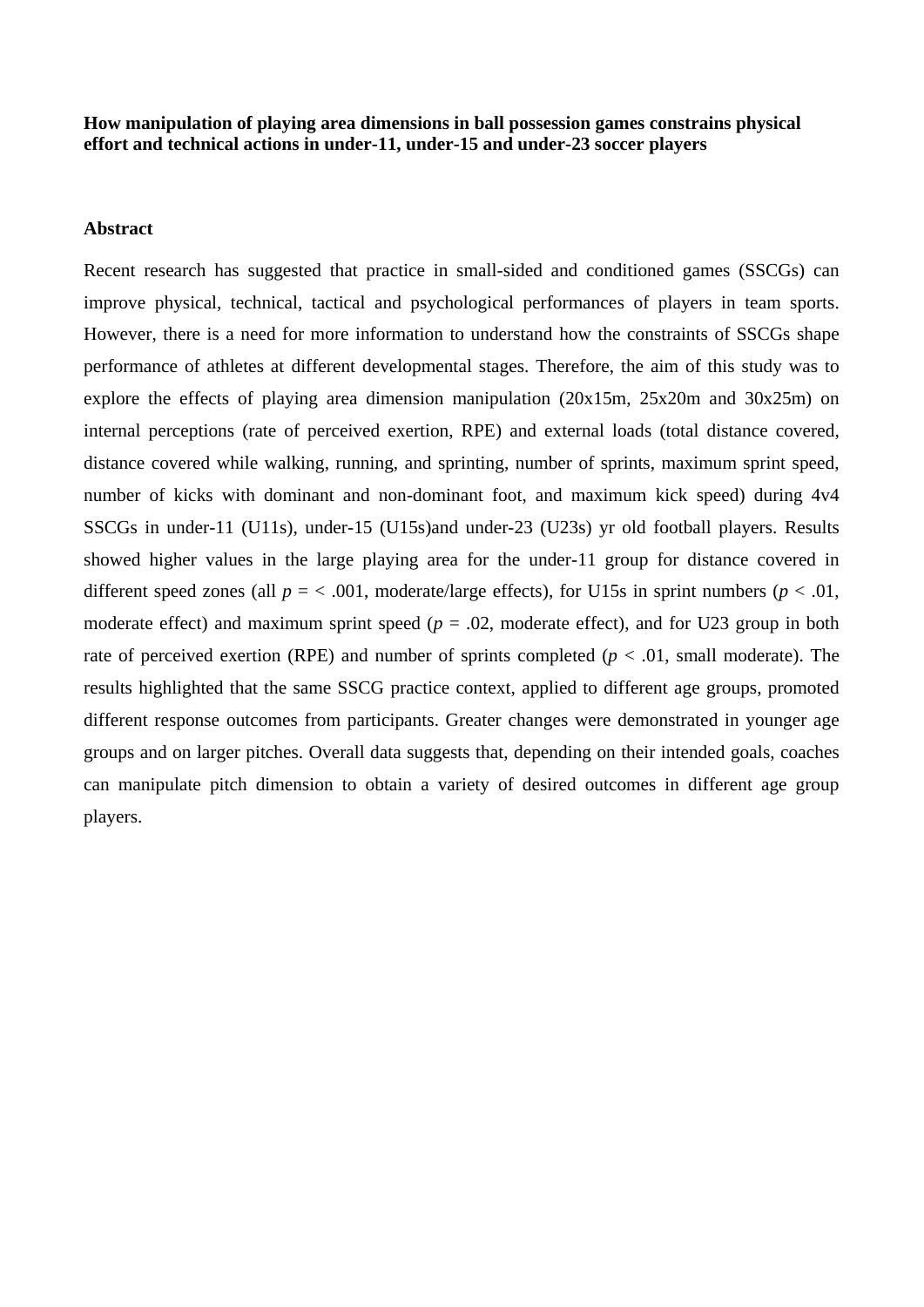# **Introduction**

Small-sided and conditioned games (SSCGs) seem to originate from street football, where children are constantly challenged to adapt the rules to the evolving playing constraints, in terms of available space, time to play and number of available players (S. Hill-Haas, Dawson, Impellizzeri, & Coutts, 2011). There has been growing interest in the study of SSCGs as a powerful training tool to enhance the effectiveness of the learning process (Travassos, Vilar, Araujo, & McGarry, 2014). Importantly, SSCGs allow the coach to act as designer by manipulating task constraints to develop players' and teams' performance in a deliberate and intentional way than in street football. For example, the manipulation of constraints in SSCGs allows replication of specific interpersonal patterns of coordination (e.g., Silva et al., 2014; Vilar, Araujo, et al., 2014), development of specific space-time relationships on the use of space and ball possession (e.g., Travassos, Coutinho, Goncalves, Pedroso, & Sampaio, 2018; Travassos, Goncalves, Marcelino, Monteiro, & Sampaio, 2014) and specific effort regimes (e.g., David Casamichana, Castellano, González-Morán, García-Cueto, & García-López, 2011; Safania, Alizadeh, & Nourshahi, 2011). That is, SSCGs allow coaches to promote the development of players' technical and tactical skills, while at the same time improving physiological parameters such as strength, agility and endurance (Sgrò, Bracco, Pignato, & Lipoma, 2018) in order to simulate the demands of competitive performance ( Olthof, Frencken, & Lemmink, 2018). However, to achieve that aim, there is a need to understand effects of manipulating specific practice task constraints on the technical, tactical and physical performance of players and teams (S. Hill-Haas et al., 2011).

Previous research has reported effects of manipulating game constraints such as pitch size (Kelly & Drust, 2009; Owen, Twist, & Ford, 2004), number of players (Katis & Kellis, 2009), duration of games (Tessitore, Meeusen, Piacentini, Demarie, & Capranica, 2006), or even the combination between different game constraints (S. V. Hill-Haas, Dawson, Coutts, & Rowsell, 2009; Jones & Drust, 2007; Rampinini et al., 2007). For instance, it was observed that playing area dimensions influence the intensity of the game and the actions of the players. Large-sized pitches are associated with an increase in the intensity of exercise (D. Casamichana & Castellano, 2010) effective playing space and surface coverage (Silva et al., 2014), while small-sized pitches appear to foster technical development (Dellal, Lago-Penas, Wong, & Chamari, 2011; Kelly & Drust, 2009). Also, some studies have investigated how pitch-area restrictions influence the players' physical and tactical performance. Goncalves et al. (2017) analyzed effects of restricted spacing, contiguous spacing and free spacing in large-sided soccer games. They concluded that free spacing promoted higher levels of movement synchronisation between teammates, while restricted spacing designs promoted tactical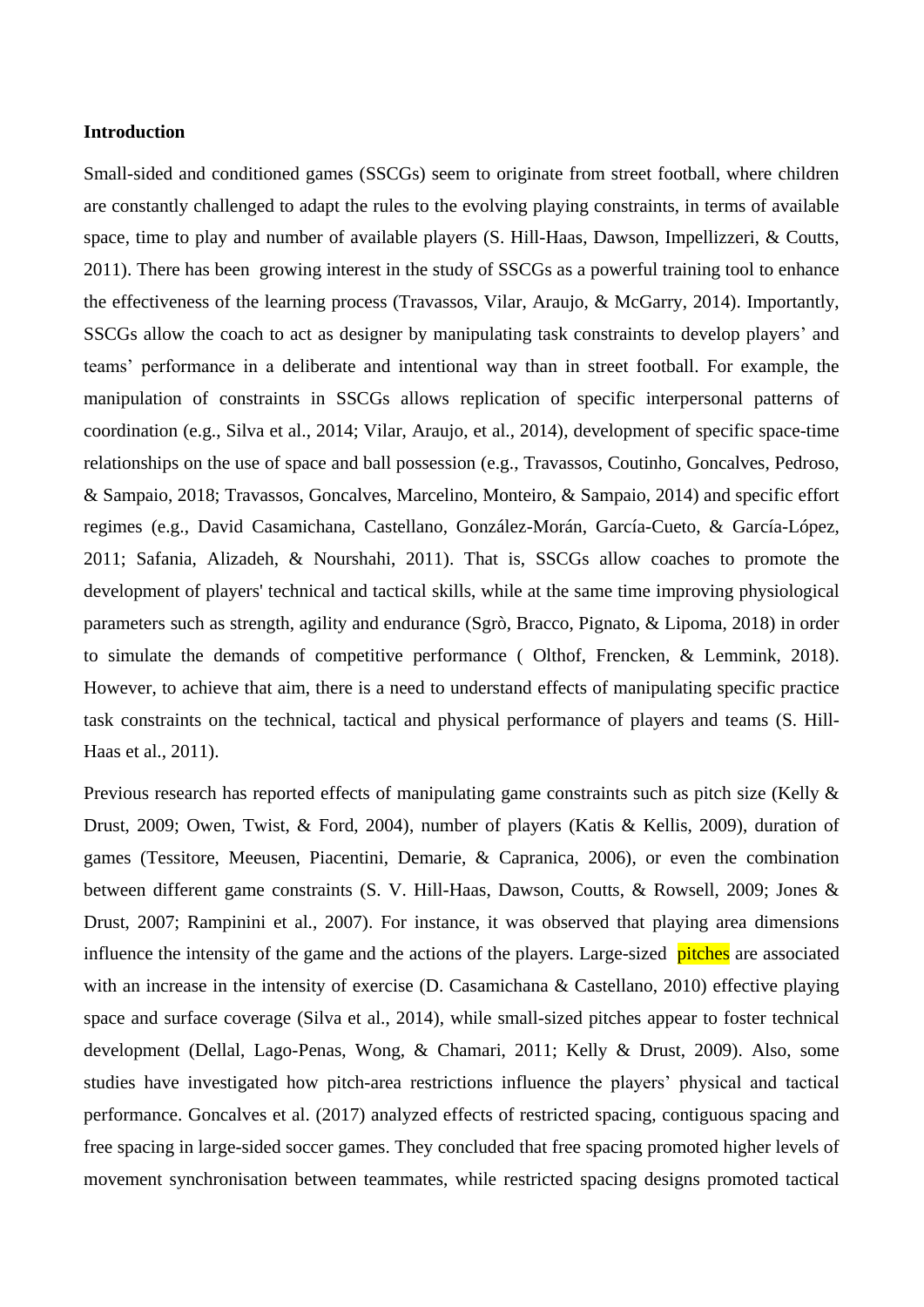behaviours at a proximal scale of interaction between performers (1vs1 situations; short-distance passing). In this vein, Coutinho et al. (2018) analysed effects of playing SSCGs with and without spatial references and concluded that inclusion of spatial references contributed to a more structured pattern of play along with a greater level of positional regularity. Conversely, a decrease in levels of synchronization in positioning between team players, average speed and distance covered at different speeds, was reported. Spatial pitch configuration has also been investigated by comparing different conditions related to pitch boundaries. Results suggested that better performance was associated with a pitch configuration more representative of a formal match due to a higher level of familiarisation of the players to their actual competitive conditions.

Manipulation of pitch size and format are the most common task constraints manipulated in SSCGs and yet little is known about their modulating effects on emergent behaviours in players at different age groups and expertise levels. One of the few studies on this topic showed that tactical behaviours of athletes from different skill levels (national vs regional level) were greatly impacted by pitch dimensions, especially in terms of length and width exploration and distance to nearest opponent (Silva et al., 2014). It has also been reported that athletes from different age groups perform differently within the available playing space. For instance, increased frequency of high intensity actions and sprinting (S. B. H. Olthof, W. G. P. Frencken, & K. Lemmink, 2018) was observed as age of learners increased, in larger areas of play during offensive phases of play. These performance outcomes also, decreased during offensive phases of play, as levels of tactical synchronisation between players increased (Barnabe, Volossovitch, Duarte, Ferreira, & Davids, 2016).

In practice, coaches manipulate constraints in SSCGs to achieve specific levels of exercise intensity or to develop specific technical or tactical skills in learners (Alves, Clemente, Malico Sousa, Pinheiro, & dos Santos, 2017; Dellal, Jannault, Lopez-Segovia, & Pialoux, 2011). Additionally, the selection of task constraints to be manipulated must reflect the level and competence of the players (Clemente, Martins, & Mendes, 2014). However, more research is needed, for example, to understand how pitch dimension manipulations in SSCGs constrain players' performance across different age groups, with different levels of maturation and playing experience. This information may critically inform the development of dedicated intervention programs aimed enhancing performance and transferring skills and capacities from practice environments to competitive settings (Barnabe et al., 2016; Travassos et al., 2018).

The aim of this study was to evaluate effects of playing area manipulations in SSCGs on ball possession in teams of different age groups. Specifically, it sought to explore how the manipulations constrained physical and technical actions of players of different age groups when practising to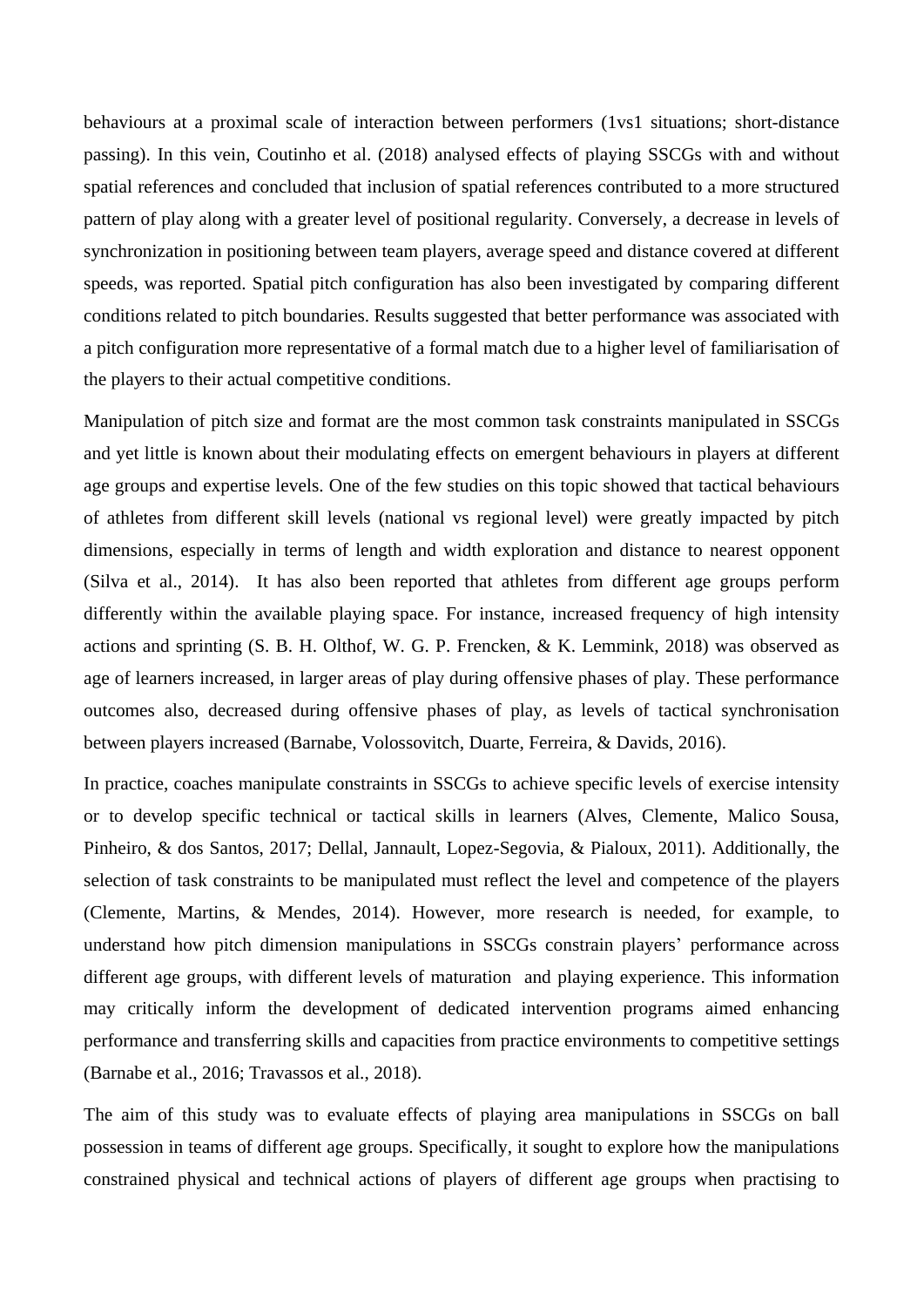maintain ball possession in SSCGs. We expected that larger pitches would afford greater opportunities for attacking teams to maintain ball possession. Conversely, we expected that defending teams would experience fewer opportunities to intercept the ball due to the larger distances between players. In addition, we also predicted that larger sized pitches would benefit the performance of younger players by allowing them to overcome the technical and tactical limitations associated with their lower levels of skill.

#### **Methods**

#### **Participants**

Fifty-two participants from three different football team age groups participated in this study (, U11, n=16, age 10.0 $\pm$ 0.7 y, body mass: 33.0 $\pm$ 2.34 kg, height: 141.0  $\pm$  4.6 cm; under-15, U15, n=16, age 14.0 $\pm$ 1.3 y, body mass: 58.0 $\pm$ 13.4, height: 169.0 $\pm$ 10.1 cm; under-23, U23, n=16, age 21 $\pm$ 1.60 y, body mass:  $66.5\pm10.1$ , height:  $174.5\pm4.3$  cm. All participants were part of the same team and experienced three weekly training sessions plus one game on weekends. While the U23 team played 11-a-side football format; the U15 team played 8-a-side, on a half pitch; and the U11 team 5-a-side football on a futsal dimension pitch. All players trained for around 40 weeks per season. The experimental protocol and investigation were approved by the local Institutional Research Ethics Committee. For the U11 and U15 teams, written informed consent was obtained from parents of the players. The same written informed consent procedure was also undertaken with the U23 participants.

## **Procedures**

Participants performed in a series of 4-a-side SSCGs on different playing area dimensions (Owen et al., 2004; Williams & Owen, 2007): Small pitch (20x15m), Medium pitch (25x20m) and Large pitch (30x25m). Head coaches assigned players into four teams, balanced for skill levels (A, B, C, D). Each team performed for four sets of four minutes each (AxB, CxD, AxC, BxD), with four minutes of active recovery between games (totaling sixteen minutes of intermittent exercise for each participant). Three sessions were completed on three different days, with each session occurring on the same pitch size. Before the beginning of each session, the players performed a general warm-up that included running at various intensities and joint mobilization and stretching, for an average of twenty minutes duration. Due to the purpose of the exercise (maintaining and recovering ball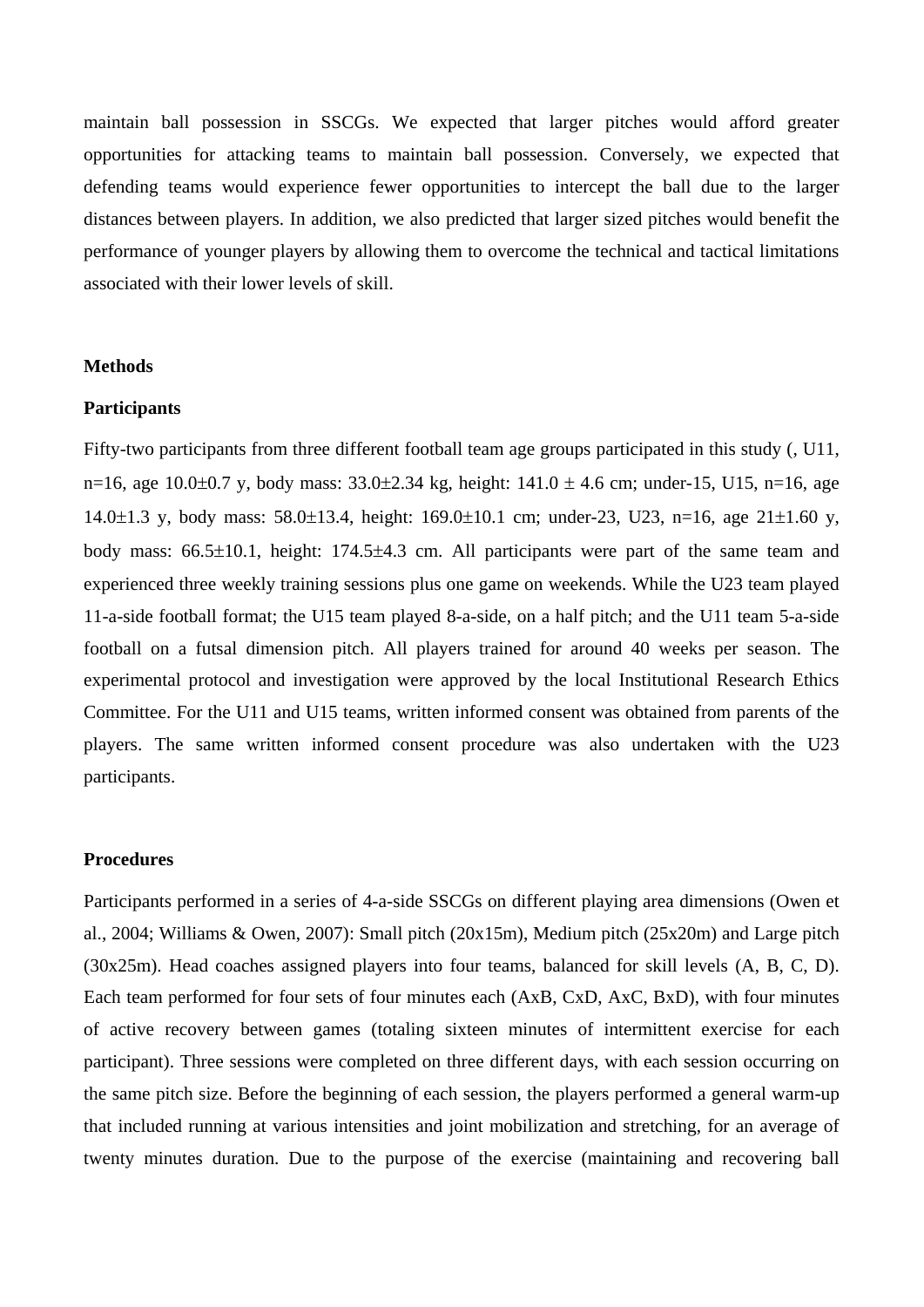possession), no goalkeeper or any type of goal or target was used. The coach did not intervene during the SSCG with any corrective feedback during the course of the game. If the ball went out of play, other strategically placed balls allowed an immediate restart from a pass.

#### **Data collection**

The Borg Scale CR10 was used to evaluate RPE and presented to participants 4 minutes after the end of each SSCG. The RPE value was chosen because it correlates well with traditional ways of obtaining information on training intensity in SSCGs (Heart Rate and Blood Lactate). It was used in this study to monitor exercise intensity and the effects of training stimuli (Coutts, Rampinini, Marcora, Castagna, & Impellizzeri, 2009). Data on the external workload variables were collected through a GPS system (Global Position System) included in the ZEPP Play Soccer system, which uses 2 MEMS sensors to measure motion. Each player had a microchip (each with 2 internal sensors: 3-Axis Accelerometer + 3-Axis Gyroscope) attached to each of their shins to record displacement data. Later, Zepp's computer software (version 1.6.0 (20180520001)) was used to compute the values of total distance covered (m), distance differentiated by walking  $(\leq 9 \text{ km/h})$ , running (9-18 km/h) and sprinting (>18 km/h), number of sprints (n), maximum sprint speed (km/h), number of kicks (ball contacts) with dominant and non-dominant foot (n), and maximum kick speed (km/h). A ball contact was counted as a pass when the ball travelled at least 5 meters. Zepp Play Soccer, from Zepp Labs, Inc, was tested by Audix Technology Co., Ltd, to confirm compliance with all the FCC Part 15 Subpart C requirements, for all the tested components.

#### **Statistical Analysis**

A descriptive analysis was performed using mean and standard deviations. A one-way repeated measured analysis of variance (ANOVA) was conducted to evaluate differences in performance variables for each age group according to pitch dimension (i.e., small (S), medium (M) and large pitch (L)). The statistical analysis was performed using the Statistical Package for Social Sciences software (SPSS Inc., Chicago, IL), and the statistical significance level was set at  $p < .05$ .

Pairwise differences (S vs. M, S vs. L and M vs. L pitch) for each age group were assessed via differences in group means expressed in raw units with 90% confidence limits (CL). The threshold for a change to be considered practically important (the smallest worthwhile difference) was 0.2 x of standard deviation. Uncertainty in the true effects of the conditions was evaluated based on non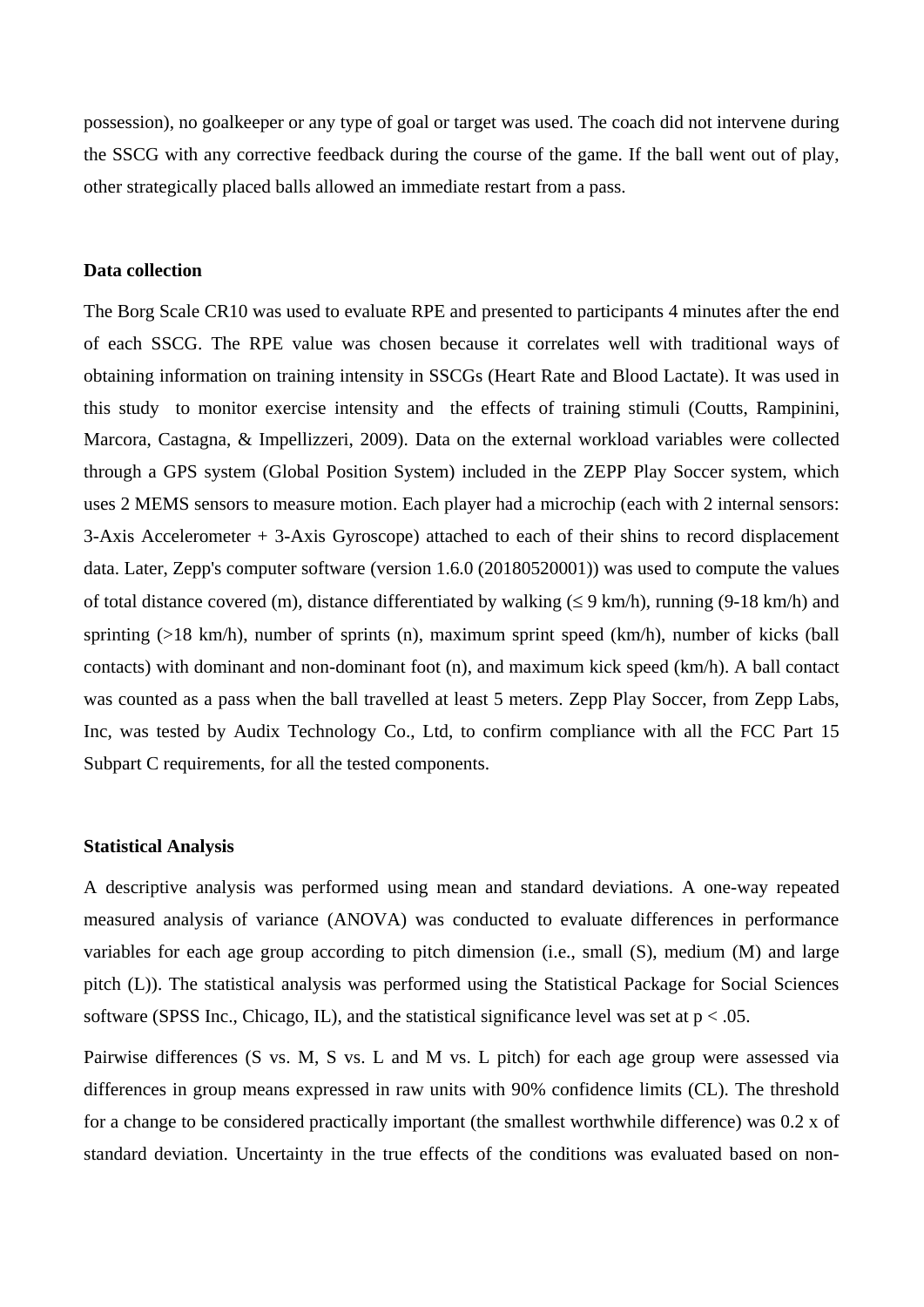clinical inferences. The following magnitudes of clear effects were considered: <0.5%, most unlikely; 0.5–5%, very unlikely; 5–25%, unlikely; 25 to 75%, possibly; 75% to 95% likely; 95% to 99%, very likely; >99% most likely large (Hopkins, Marshall, Batterham, & Hanin, 2009). Also, the pairwise comparisons were assessed via standardised mean differences and respective 95% confidence intervals. Thresholds for effect sizes statistics were 0.2, trivial; 0.6, S; 1.2, moderate; 2.0, large; and >2.0, very large (Hopkins et al., 2009). These statistical computations were processed with a specific post-only crossover spreadsheet for each age group (Hopkins, 2017).

# **Results**

Figure 1 shows the descriptive analysis for all dependent variables across the different age groups performed in the S, M and L pitch conditions. Table 1 shows the effect of pitch conditions on the different performance variables for each age group. Table 2 indicates the pairwise differences, with  $\pm 90\%$  confidence limits, between the pitch conditions for each age group. Finally, the magnitude of differences from the above-mentioned comparisons are presented in figure 2.

#### **Under-11 age group**

We found significant differences in the distance covered while walking, running and sprinting, as well as in the number of sprints (all  $p = < .001$ ). The main differences were related to the L pitch, which promoted an increase in all external load measures with a moderate/large effect (with the exception of walking which moderately decreased in this pitch format). The players also increased their max speed when playing on the L pitch, rather than the S pitch (very likely: difference in means;  $\pm 90\%$  CL, 2.0;  $\pm 1.0$  km/h) and M pitch condition: (most likely: difference in means;  $\pm 90\%$ CL, 1.9;  $\pm 0.7$  km/h). Interestingly, despite performance on the L pitch being more physically demanding, higher RPE values were associated with playing on the M pitch (all  $p = < .01$ ). We found that, compared to the S pitch, RPE values tended to increase on the M pitch  $(0.7; \pm 0.6 \text{ a.u.})$ small effect), and when compared to L pitch, increased on the M pitch (very likely increased 1.0; ±0.5, moderate effect).

Despite the small effect, likely increases were noted in number of ball contacts for passes  $(2.6; \pm 2.2)$ in counts) and touches with both dominant (1.9;  $\pm 1.8$  in counts) and non-dominant foot (0.7;  $\pm 0.8$  in counts) when compared between the S vs. L pitches.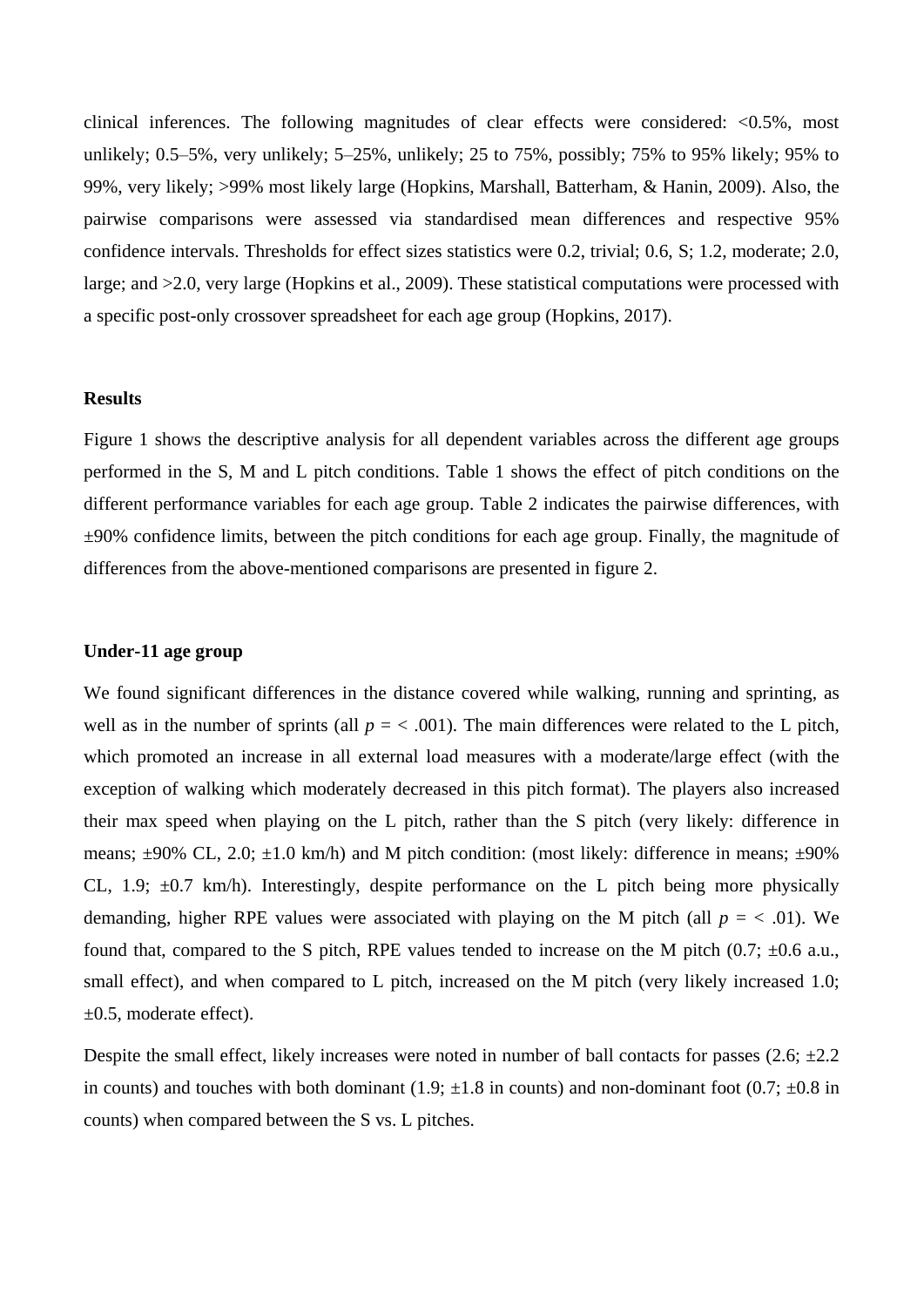#### **Under-15 age group**

We found significantly higher values for the number of sprints ( $p < .01$ ) and maximum speed ( $p =$ .02) for larger pitch areas when compared to the small playing areas  $(S < M < L)$ . Pairwise comparisons showed that players likely increased the distance while running in the L pitch (S vs. L: 24.8  $\pm$ 28.1 m, and M vs. L: 30.3  $\pm$ 27.2 m) and sprinting in larger pitches (S vs. M: 6.5;  $\pm$ 5.2 m and S vs. L: 5.3; ±4.0 m). Also, a small change in walking was observed when compared S and L pitches (possible decrease: S vs. L: -11.1;  $\pm$ 13.7 m). Larger pitches presented higher values of RPE, with likely increases when compared S with M pitches (S vs. M:  $0.4$ ;  $\pm 0.4$  in score) and possible increases when compared S with L pitches (S vs. L:  $0.3$ ;  $\pm 0.5$  in score). Despite the small effects, possible increases were observed for maximum kick speed on S vs L pitches  $(2.6; \pm 2.8 \text{ km/h})$ . Also, possible decreases in kick number (-1.1;  $\pm$ 1.7 in counts) and dominant foot touches (-1;  $\pm$ 1.3 in counts) were observed in M pitch vs L pitch. Finally, possible increases for non-dominant touches were observed for S pitch vs L pitch  $(0.2; \pm 0.5)$  in counts).

#### **Under-23 age group**

We found significantly higher values for the number of sprints (both  $p < .01$ ), having greater values on L playing areas than for S and M pitches. Possibly decreases were noted for S vs M pitch in running distance (-15.0;  $\pm 24.1$  m) and maximum kick speed (-2.2;  $\pm 3.4$  km/h), and likely increases were noted in maximum speed in L pitch when compared with S and M pitches  $(1.1; \pm 1 \text{ km/h})$ . Statistical differences were also found (both  $p < .01$ ) in the L pitch condition with greater RPE scores than in M pitches. Higher RPE scores were also observed for S pitch than for M pitch condition (very likely decreases, S vs. M pitch:  $-0.6$ ;  $\pm 0.4$  in score). Despite the small effect, likely decreases were noted in the global number of kicks  $(-2, \pm 1.5$  in counts S vs L pitch;  $-1.7$ ;  $\pm 1.5$  in counts M vs L) and also in the dominant  $(-1.3; \pm 1.2$  in counts S vs L pitch;  $-1$ ;  $\pm 1$  in counts M vs L pitch) and non-dominant foot touches  $(-0.8; \pm 0.6)$  in counts S vs L;  $-0.7; \pm 0.7$  in counts M vs L).

#### **Discussion**

Several types of SSCG formats are commonly used by team sports coaches to constrain skill acquisition, conditioning and development of players and teams in training. The efficacy of this process depends on a deep understanding of the effects of manipulating practice tasks with players of different ages and experience levels in SSCGs (Travassos et al., 2018). This study aimed to understand the impact of different playing area dimensions on football players' performance in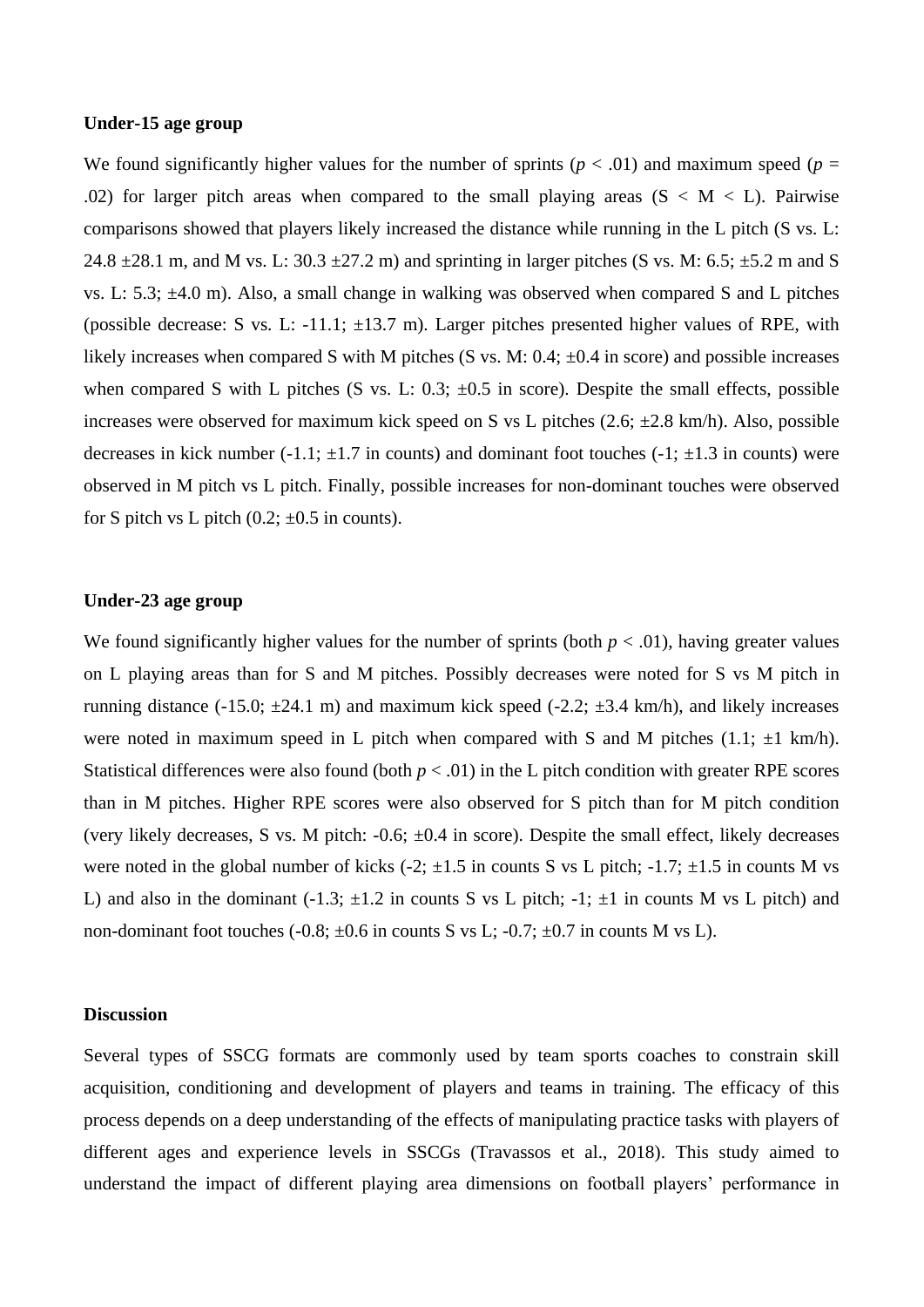SSCGs, by considering the modulating effect of age. In general, our results indicate that the manipulation of pitch dimension has a differential effect on the external load, the perception of exertion and the skill demands of for players of different ages.

First, we found that the external workload tends to increase in intensity as the pitch becomes larger, especially for the U11 age group. In accordance with findings of Casamichana and Castellano (2010), as the pitch size increases, actual playing time, total distance covered, and distance covered at different speeds (except walking) tend to increase. Interestingly, it is the U11 age group that revealed greater differences on external load between conditions. These data suggest that, as the players' age increased, team adaptations to the available playing space becomes more evident, decreasing the need of individual adaptations to the available space. That is, with age increases, players adjust their individual performance behaviours to the space covered and game dynamics of their own team, to the opposing team and the ball position, in order to explore, the space available for play. These adaptations save energy and improve the functionality of their actions according to the specificities of game context (Travassos et al., 2018). Conversely, athletes from all age groups tended to cover greater distances at higher intensities (sprinting, number of sprints and max sprint) in the L pitch condition, developing the anaerobic energy system. This finding is important for training periodisation: the information provides understanding of the differential effects of manipulating pitch dimensions when designing SSCG tasks in order to promote the development of specific energy systems. The findings from this study provide evidence that in higher age groups, playing area dimensions are task constraints which have to used carefully in practice. For example, S and M playing areas can be used to develop aerobic system capacities during practice, while L dimensions may improve the anaerobic system.

With regard to the internalized perception of workloads, we noted relevant differences in RPE when participants practice on different pitches dimensions. Both U11 and U15 age groups reported higher mean scores in RPE for M pitches, while the U23 age group presented higher mean scores for the L pitch. Contrary to expectations, the U11 age group reported lower scores of RPE on L playing areas and the U23 reported higher RPEs on S, compared to M, playing areas. In most studies, larger pitches have tended to be associated with more intense physical responses in participants (D. Casamichana & Castellano, 2010; S. V. Hill-Haas et al., 2009; Owen et al., 2004; Rampinini et al., 2007). Others report that smaller pitches make the exercises more intense (Tessitore et al., 2006), as observed in the U11 age group. These findings suggest that c should be aware that players in younger age groups seem not to perceive exercise in the same way as older players, or that they cannot work at the same performance levels of older players. Specifically, the data suggest that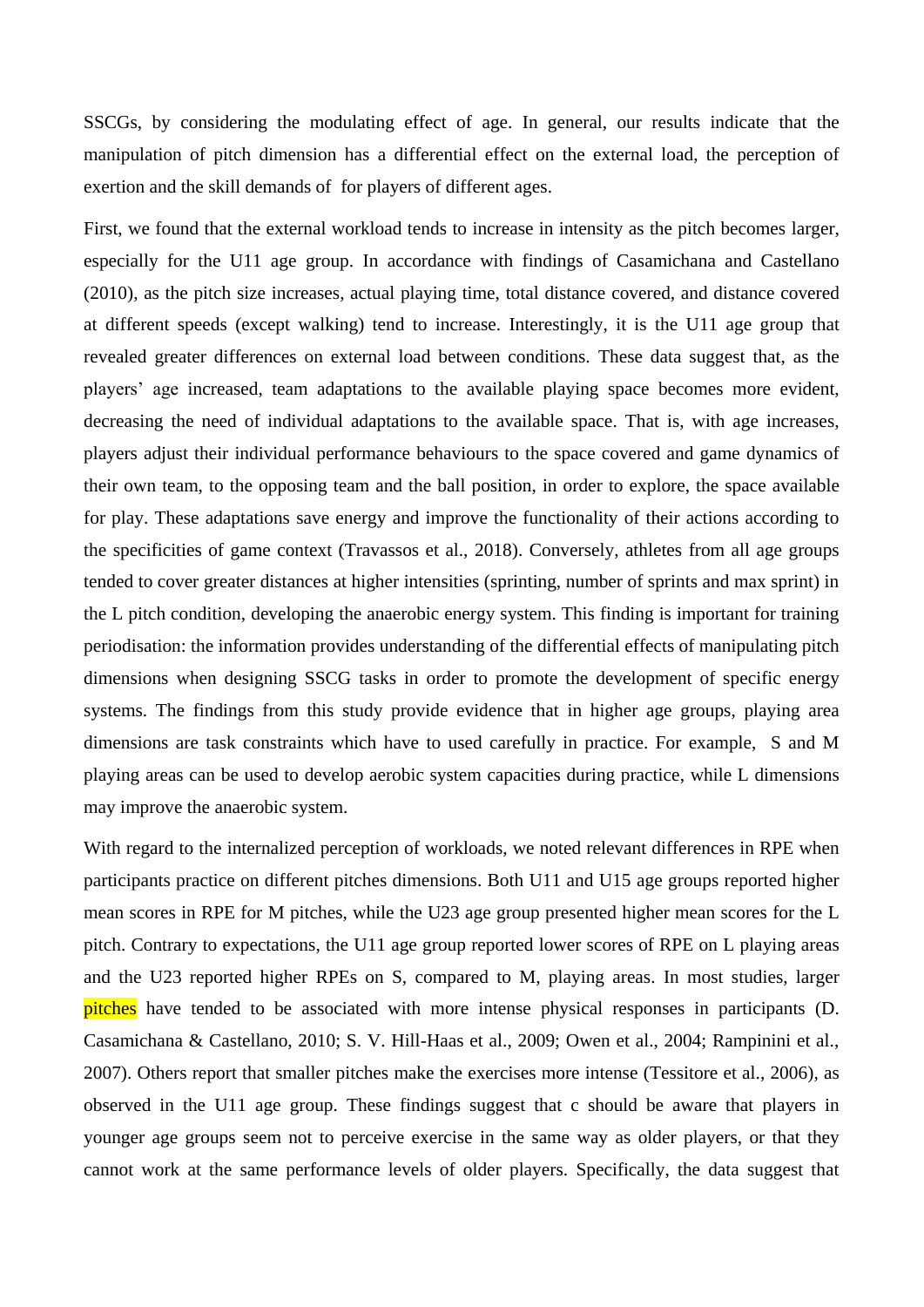young children should not be treated as 'mini-adults' and have different needs and capacities, compared to older age group athletes, in general. At this stage, it is important to use other tools that go beyond subjective internal load measures to monitor exercise intensity levels in younger players (total distance covered, distance covered at different speeds, heart rate, breathing rate, sweat).

With regard to skill-based performance evaluation, passing actions were observed more frequently in the L playing area in the younger groups, while for the older-age groups the tendency was the opposite. There was a clear age by playing area interaction for the completion of passing actions. The U11 age group performed more passing actions (including use of the dominant and nondominant foot) on the L playing area, and the U15s performed more passing actions on the M pitch. For the U23 age group more passes were completed on the S area. These results indicated that larger sized pitches greatly increased the affordances (opportunities) for younger players to perform a pass, given th reduced level of pressing to intercept the ball as the defenders had to cover more space and distance than on a S playing area. According to Gibson (1979) affordances are related to effectivities or capacities of individuals. The implication of this idea is that players at early stages of development should train on L dimension fields which have greater area per individual, since these performance spaces may allow more time for players to search for the most effective passing solution (Sgrò et al., 2018; Vilar, Duarte, Silva, Chow, & Davids, 2014). The emergent performance tendencies observed in the U23 age group also imply an affordance and effectivities relationship. The results are coincident with findings reported by Casamichana and Castellano (2010). They showed that the performance of football passing skills tended to increase in frequency, compared to other skills such as dribbling, as the playing area was reduced in dimensions. In fact, on S playing areas the distance between opponents is smaller and more experienced performers increased the frequency of passing actions, relative to other actions, to adapt to these performance constraints. From a practical point of view, the coaches should consider the possibility to reduce the available space in order to push the development of more experienced players in terms of technical execution and decision-making for passing. Conversely, the U15 age group revealed small differences in technical actions with changes in game conditions. A possible explanation for these results is that players at this age group are usually in the middle of puberty and this may affect their ability to perform technical skills. Their bodies are changing and it's usually a time when they want to try different skills and discover other ways to perform certain techniques, possibly by coping strategies (Malina, 2004). Participants in this age group may also be experiencing a change in growth and maturation with an increase in strength beginning to appear. These changes in physical properties could provide the impetus for the players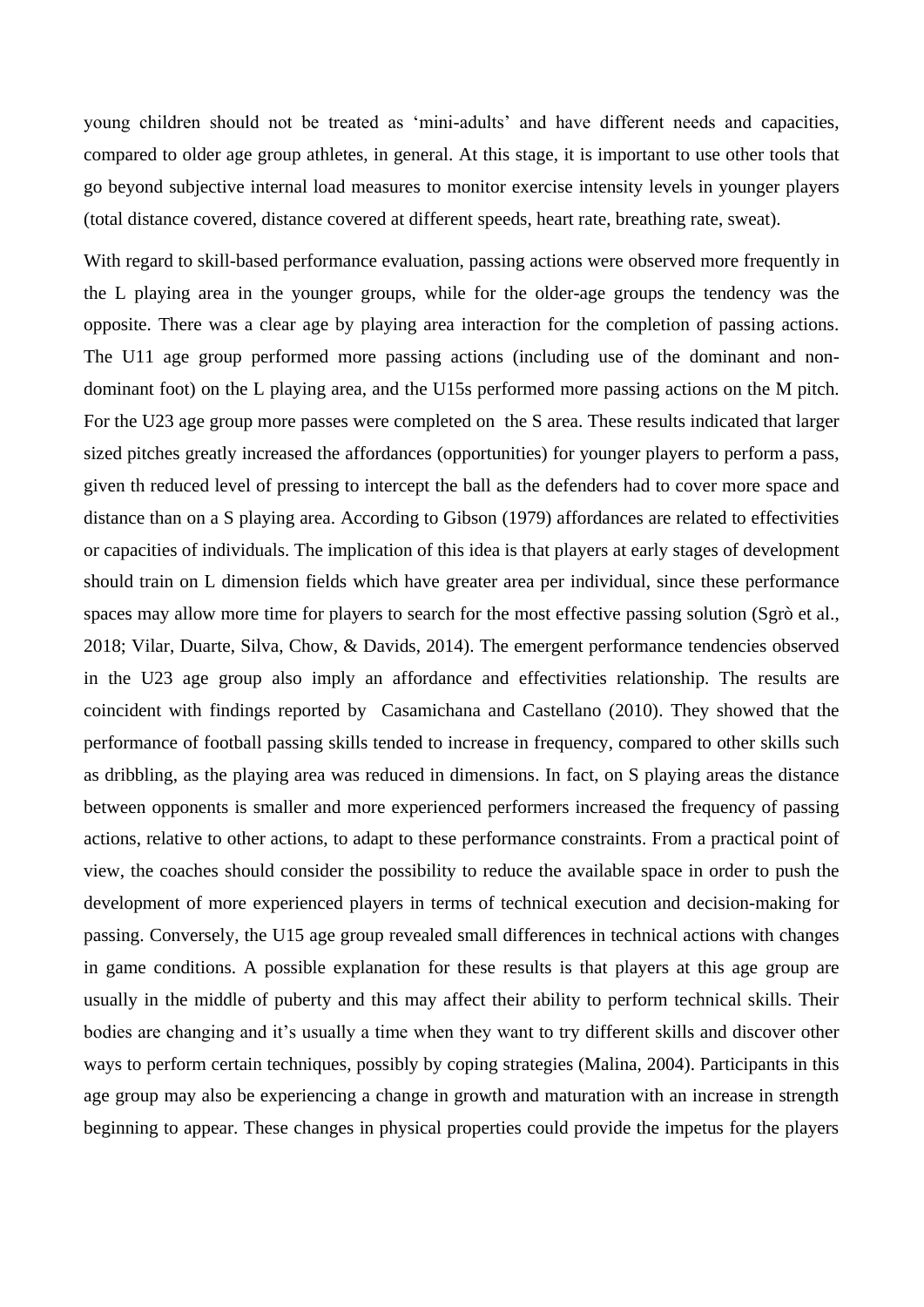to perform other skills such as dribbling with the ball past defenders, rather than passing more frequently at a younger age.

#### **Conclusion**

To summarise, the findings from thus study suggest how coaches can use space manipulation in SSCGs as an important task constraints shape player performance behaviours across different age groups, during learning. High intensity running can be facilitated by use of larger playing areas, especially for younger players. The findings suggest that coaches should carefully design and monitor the impact of high intensity exercises, given that it seems that pitch manipulation as a pedagogical methodology has a differential effect on the internalized perception of workload across age groups. Space manipulation during SSCGs should also be considered as a major task constraint to facilitate and shape skill adaptations and development in learners, along with decision making. The use of smaller playing areas seems to favour the increase of passing actions in older players while, in turn, increases in playing area appear to alter the available time for younger players to practice skills without the major constraint of pressing. As children grow older, they develop effectivities or capacities which allow them to explore a wider range of performance solutions to penetrate space on field. Interestingly, we found a reduced impact of playing area manipulations on the different dependent variables for the U15 yrs age group. We speculate that most of these players were in the middle of puberty, and were experiencing rapid perceptual-motor and cognitive development, which allowed them to explore how to perform in different game situations.

Further studies should be conducted to understand the effects of practice task designs and age group variations in different types of SSCGs. For instance, investigators could compare differences in participant maturation levels, relative to variations in scaling of space and number of players involved, so that coaches can better understand the impacts of training designs on players development (Fitzpatrick, Davids & Stone, 2018; Woods, et al., 2019).

#### **References**

Alves, G., Clemente, F. M., Malico Sousa, P., Pinheiro, V., & dos Santos, F. J. L. (2017). How and why do soccer coaches use small-sided games in the training process? *Human Movement,*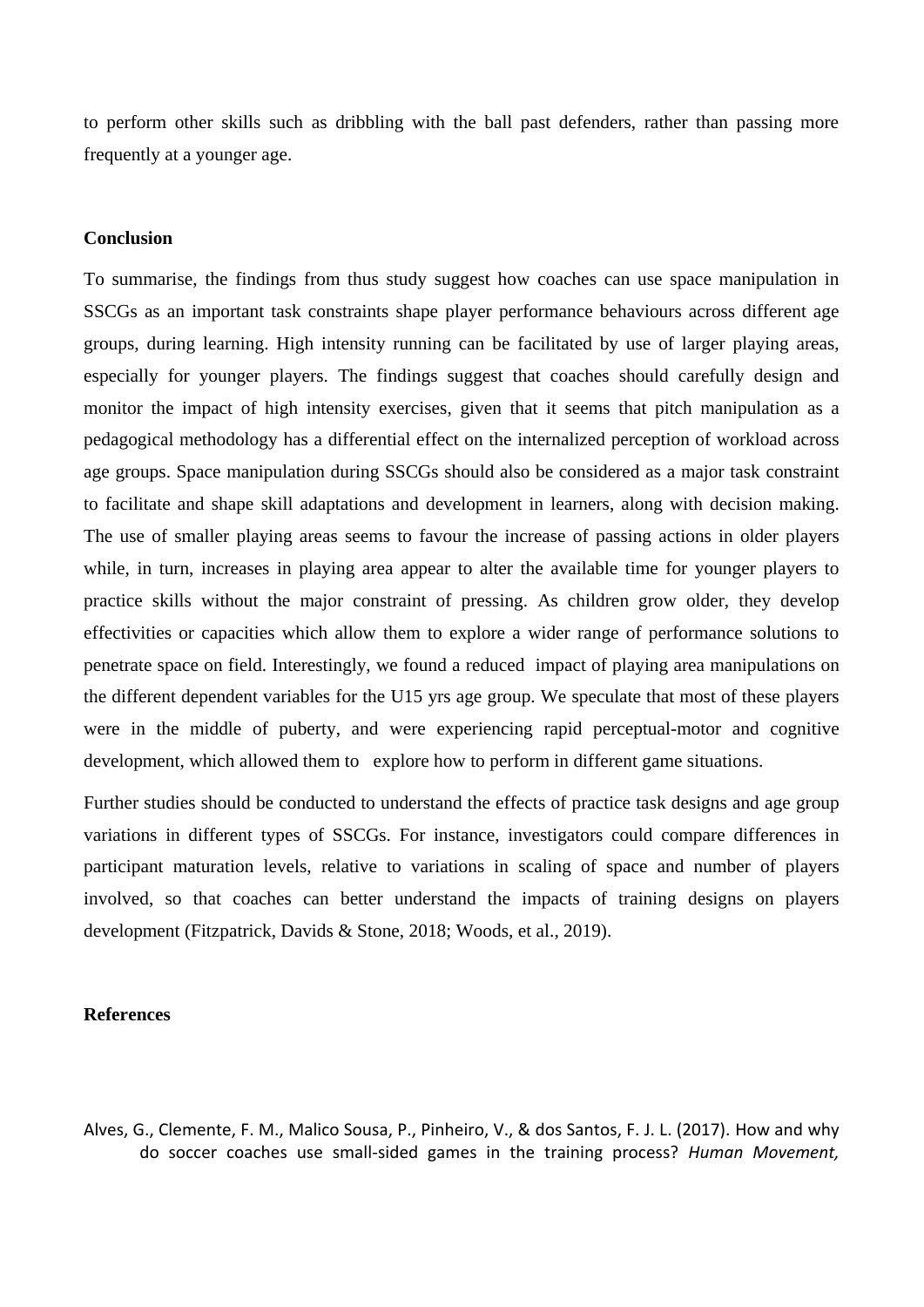*2017*(5), 117-124. Retrieved from [https://www.termedia.pl/Journal/-132/pdf-31887-](https://www.termedia.pl/Journal/-132/pdf-31887-10?filename=HM18_5__117_124.pdf) [10?filename=HM18\\_5\\_\\_117\\_124.pdf.](https://www.termedia.pl/Journal/-132/pdf-31887-10?filename=HM18_5__117_124.pdf) doi:10.5114/hm.2017.73624

- Barnabe, L., Volossovitch, A., Duarte, R., Ferreira, A. P., & Davids, K. (2016). Age-related effects of practice experience on collective behaviours of football players in small-sided games. *Hum Mov Sci, 48*, 74-81. Retrieved from [https://www.ncbi.nlm.nih.gov/pubmed/27132155.](https://www.ncbi.nlm.nih.gov/pubmed/27132155) doi:10.1016/j.humov.2016.04.007
- Casamichana, D., & Castellano, J. (2010). Time-motion, heart rate, perceptual and motor behaviour demands in small-sides soccer games: effects of pitch size. *J Sports Sci, 28*(14), 1615-1623. Retrieved from<https://www.ncbi.nlm.nih.gov/pubmed/21077005>

[https://www.tandfonline.com/doi/full/10.1080/02640414.2010.521168.](https://www.tandfonline.com/doi/full/10.1080/02640414.2010.521168)

doi:10.1080/02640414.2010.521168

- Casamichana, D., Castellano, J., González-Morán, A., García-Cueto, H., & García-López, J. (2011). Demanda fisiológica en juegos reducidos de fútbol con diferente orientación del espacio. (Physiological demand in small-sided games on soccer with different orientation of space). *RICYDE. Revista Internacional de Ciencias del Deporte, 7*(23), 141-154. Retrieved from [https://www.cafyd.com/REVISTA/ojs/index.php/ricyde/article/download/386/232.](https://www.cafyd.com/REVISTA/ojs/index.php/ricyde/article/download/386/232) doi:10.5232/ricyde2011.02306
- Clemente, F. M., Martins, F. M. L., & Mendes, R. S. (2014). Developing Aerobic and Anaerobic Fitness Using Small-Sided Soccer Games: Methodological Proposals. *National Strength and Conditioning Association, 36*(3), 76-87.
- Coutinho, D., Goncalves, B., Travassos, B., Abade, E., Wong, D. P., & Sampaio, J. (2018). Effects of pitch spatial references on players' positioning and physical performances during football small-sided games. *J Sports Sci, 37*(7), 741-747. Retrieved from <https://www.ncbi.nlm.nih.gov/pubmed/30306840>

[https://www.tandfonline.com/doi/full/10.1080/02640414.2018.1523671.](https://www.tandfonline.com/doi/full/10.1080/02640414.2018.1523671) doi:10.1080/02640414.2018.1523671

Coutts, A. J., Rampinini, E., Marcora, S. M., Castagna, C., & Impellizzeri, F. M. (2009). Heart rate and blood lactate correlates of perceived exertion during small-sided soccer games. *J Sci Med Sport, 12*(1), 79-84. Retrieved from<https://www.ncbi.nlm.nih.gov/pubmed/18068433>

[https://www.jsams.org/article/S1440-2440\(07\)00193-4/fulltext.](https://www.jsams.org/article/S1440-2440(07)00193-4/fulltext) doi:10.1016/j.jsams.2007.08.005

Dellal, A., Jannault, R., Lopez-Segovia, M., & Pialoux, V. (2011). Influence of the Numbers of Players in the Heart Rate Responses of Youth Soccer Players Within 2 vs. 2, 3 vs. 3 and 4 vs. 4 Smallsided Games. *J Hum Kinet, 28*, 107-114. Retrieved from <https://www.ncbi.nlm.nih.gov/pubmed/23487546>

[https://www.ncbi.nlm.nih.gov/pmc/articles/PMC3592099/pdf/jhk-28-107.pdf.](https://www.ncbi.nlm.nih.gov/pmc/articles/PMC3592099/pdf/jhk-28-107.pdf) doi:10.2478/v10078-011-0027-8

- Dellal, A., Lago-Penas, C., Wong, D. P., & Chamari, K. (2011). Effect of the Number of Ball Contacts Within Bouts of 4 vs. 4 Small-Sided Soccer Games. *International Journal of Sports Physiology and Performance, 6*, 322-333.
- Goncalves, B., Esteves, P., Folgado, H., Ric, A., Torrents, C., & Sampaio, J. (2017). Effects of Pitch Area-Restrictions on Tactical Behavior, Physical, and Physiological Performances in Soccer Large-Sided Games. *Journal of Strength and Conditioning Research, 31*(9), 2398-2408.
- Hill-Haas, S., Dawson, B., Impellizzeri, F. M., & Coutts, A. J. (2011). Physiology of Small-Sided Games Training in Football: A Systematic Review. *Sports Med, 41*(3), 199-220. doi:0112- 1642711/0003-0199/\$49.95/0
- Hill-Haas, S. V., Dawson, B. T., Coutts, A. J., & Rowsell, G. J. (2009). Physiological responses and time–motion characteristics of various small-sided soccer games in youth players. *Journal of*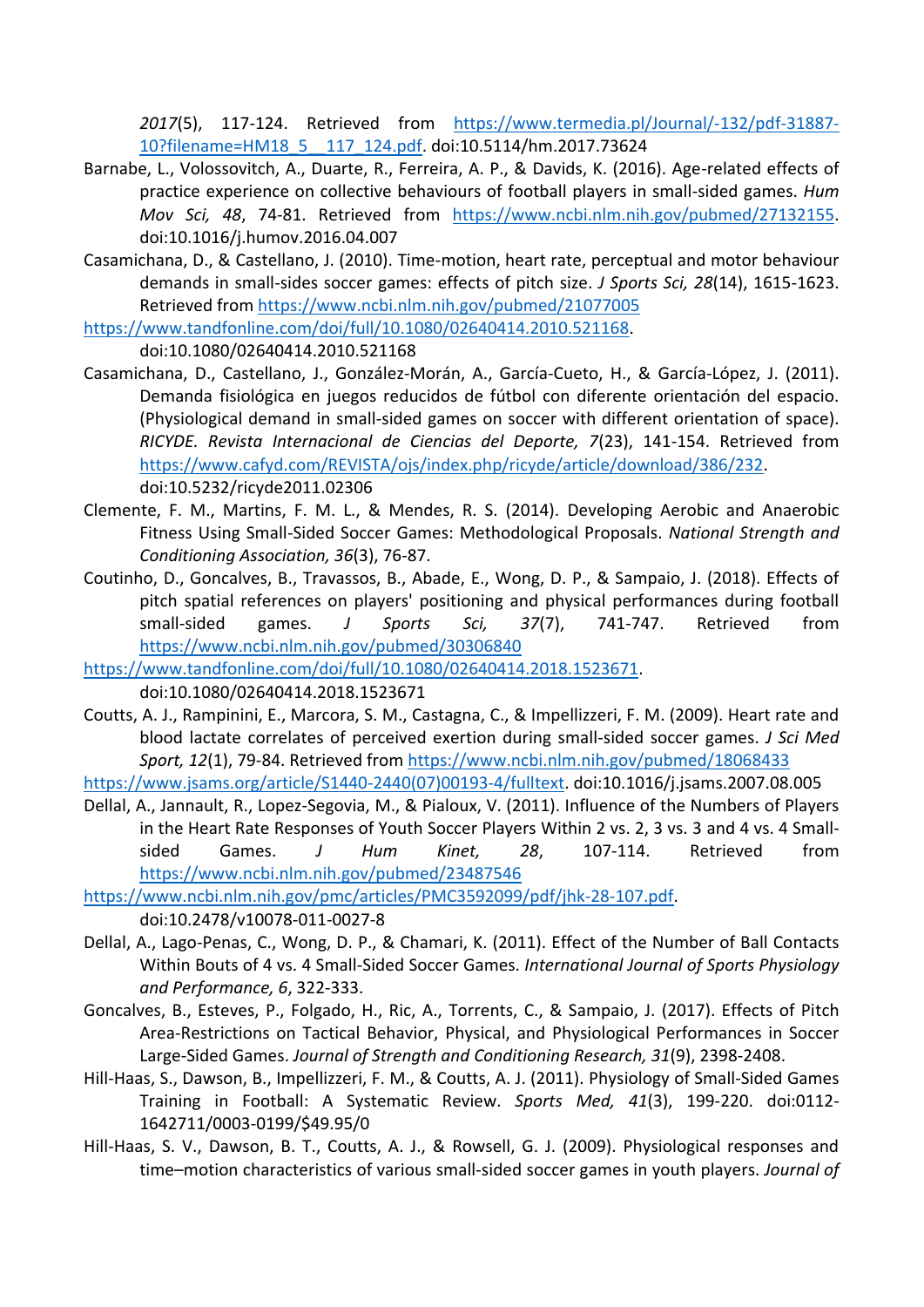*Sports Sciences, 27*(1), 1-8. Retrieved from [https://www.tandfonline.com/doi/full/10.1080/02640410902761199.](https://www.tandfonline.com/doi/full/10.1080/02640410902761199) doi:10.1080/02640410802206857

- Hopkins, W. G. (2017). Spreadsheets for Analysis of Controlled Trials, Crossovers and Time Series. *Sportscience, 2017*(21), 1-4. Retrieved from sportsci.org/2017/wghxls.htm
- Hopkins, W. G., Marshall, S. W., Batterham, A. M., & Hanin, J. (2009). Progressive Statistics for Studies in Sports Medicine and Exercise Science. *Medicine and Science in Sports and Exercise, 41*(1), 3-12. Retrieved from <Go to ISI>://WOS:000262187400002. doi:Doi 10.1249/Mss.0b013e31818cb278
- Jones, S., & Drust, B. (2007). Physiological and Technical Demands of 4 v 4 and 8 v 8 Games in Elite Youth Soccer Players. . *Kinesiology, 39*(2), 150-156.
- Katis, A., & Kellis, E. (2009). Effects of SSG on physical conditioning and performance in young soccer players. *Journal of Sports Science and Medicine, 8*, 374-380. Retrieved from [https://www.ncbi.nlm.nih.gov/pmc/articles/PMC3763282/pdf/jssm-08-374.pdf.](https://www.ncbi.nlm.nih.gov/pmc/articles/PMC3763282/pdf/jssm-08-374.pdf)
- Kelly, D., & Drust, B. (2009). The effect of pitch dimensions on heart rate responses and technical demands of small-sided soccer games in elite players. *Sports Medicine Australia, 12*, 475- 479.
- Malina, R. (2004). Growth and Maturation: Basic Principles and Effects of Training. In I. d. U. d. Coimbra (Ed.), *Children and Youth in Organized Sports*. Coimbra.
- Olthof, S. B. H., Frencken, W. G. P., & Lemmink, K. (2018). Match-derived relative pitch area changes the physical and team tactical performance of elite soccer players in small-sided soccer games. *J Sports Sci, 36*(14), 1557-1563. Retrieved from <https://www.ncbi.nlm.nih.gov/pubmed/29125029>
- [https://www.tandfonline.com/doi/pdf/10.1080/02640414.2017.1403412?needAccess=true.](https://www.tandfonline.com/doi/pdf/10.1080/02640414.2017.1403412?needAccess=true) doi:10.1080/02640414.2017.1403412
- Olthof, S. B. H., Frencken, W. G. P., & Lemmink, K. A. P. M. (2018). A Match Derived Relative Pitch Area Facilitates the Tactical Representativeness of Small-Sided Games for the Official Soccer Match. *Journal of Strength and Conditioning Research*.
- Owen, A., Twist, C., & Ford, P. (2004). Small-Sided Games: The Physiological and Technical Effect of Altering Pitch Size and Player Numbers. *Insight, 7*(2), 50-53.
- Rampinini, E., Impellizzeri, F. M., Castagna, C., Abt, G., Chamari, K., Sassi, A., & Marcora, S. M. (2007). Factors influencing physiological responses to small-sided soccer games. *J Sports Sci, 25*(6), 659-666. Retrieved from<https://www.ncbi.nlm.nih.gov/pubmed/17454533>

[https://www.tandfonline.com/doi/full/10.1080/02640410600811858.](https://www.tandfonline.com/doi/full/10.1080/02640410600811858)

doi:10.1080/02640410600811858

- Safania, A. M., Alizadeh, R., & Nourshahi, M. (2011). A Comparison of Small-Side Games and Interval Training on Same Selected Physical Fitness Factors in Amateur Soccer Players. *Journal of Social Sciences, 7*(3), 349-353.
- Sgrò, F., Bracco, S., Pignato, S., & Lipoma, M. (2018). Small-Sided Games and Technical Skills in Soccer Training: Systematic Review and Implications for Sport and Physical Education Practitioners. *Journal of Sports Science, 6*(1). doi:10.17265/2332-7839/2018.01.002
- Silva, P., Travassos, B., Vilar, L., Aguiar, P., Davids, K., Araujo, D., & Garganta, J. (2014). Numerical relations and skill level constrain co-adaptive behaviors of agents in sports teams. *PLoS One, 9*(9), e107112. Retrieved from<https://www.ncbi.nlm.nih.gov/pubmed/25191870>

[https://www.ncbi.nlm.nih.gov/pmc/articles/PMC4156427/pdf/pone.0107112.pdf.](https://www.ncbi.nlm.nih.gov/pmc/articles/PMC4156427/pdf/pone.0107112.pdf)

doi:10.1371/journal.pone.0107112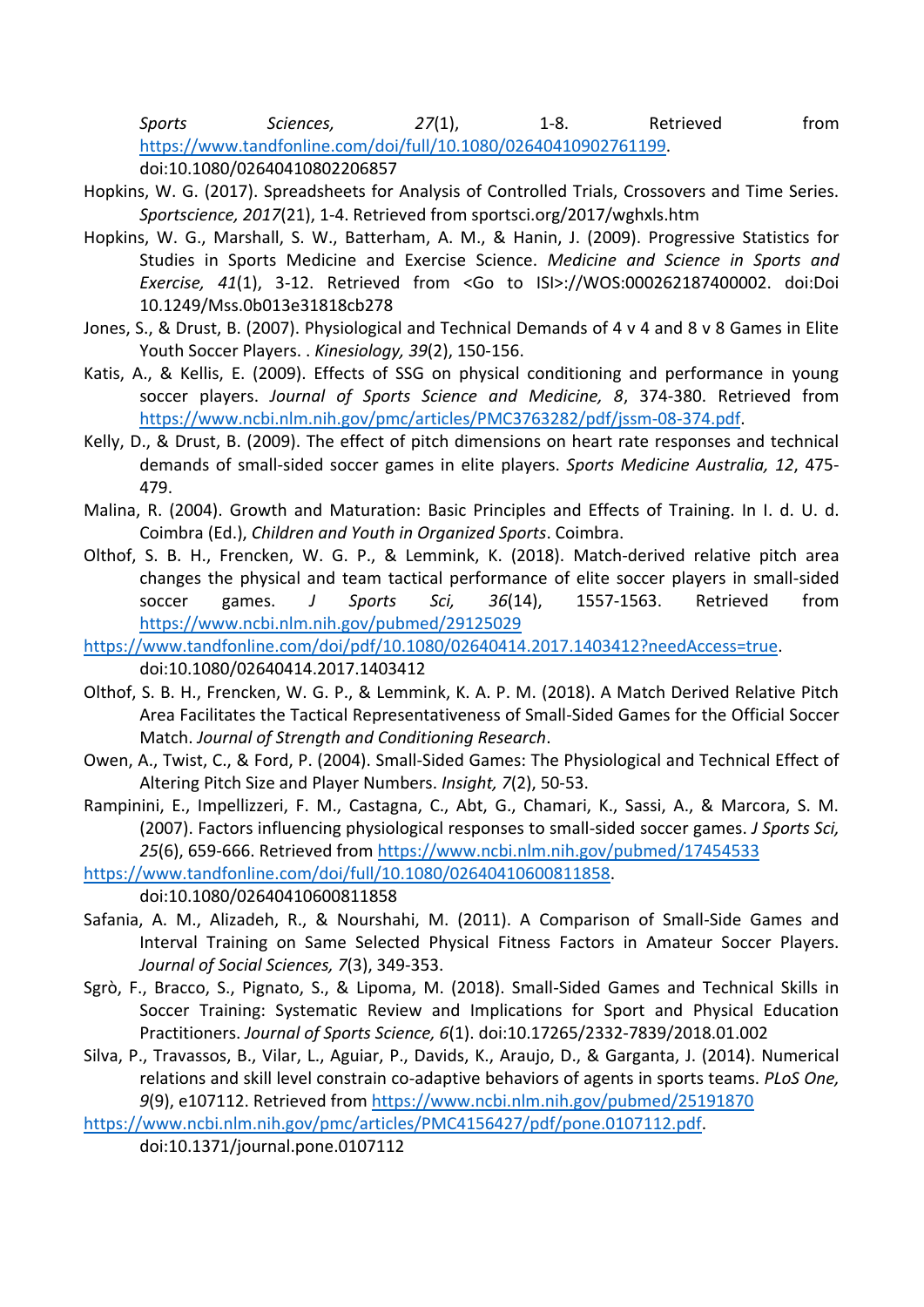- Tessitore, A., Meeusen, R., Piacentini, M. F., Demarie, S., & Capranica, L. (2006). Physiological and technical aspectos of "6-a-side" soccer drills. *Journal of Sports Medicine and Physical Fitness, 46*(1), 36-42.
- Travassos, B., Coutinho, D., Goncalves, B., Pedroso, P., & Sampaio, J. (2018). Effects of manipulating the number of targets in U9, U11, U15 and U17 futsal players' tactical behaviour. *Hum Mov Sci, 61*, 19-26. Retrieved from [https://www.ncbi.nlm.nih.gov/pubmed/30005844.](https://www.ncbi.nlm.nih.gov/pubmed/30005844) doi:10.1016/j.humov.2018.06.017
- Travassos, B., Goncalves, B., Marcelino, R., Monteiro, R., & Sampaio, J. (2014). How perceiving additional targets modifies teams' tactical behavior during football small-sided games. *Hum Mov Sci, 38*, 241-250. Retrieved from [https://www.ncbi.nlm.nih.gov/pubmed/25457422.](https://www.ncbi.nlm.nih.gov/pubmed/25457422) doi:10.1016/j.humov.2014.10.005
- Travassos, B., Vilar, L., Araujo, D., & McGarry, T. (2014). Tactical performance changes with equal vs unequal numbers of players in small-sided football games. *International Journal of Performance Analysis in Sport, 14*, 594-606.
- Vilar, L., Araujo, D., Davids, K., Travassos, B., Duarte, R., & Parreira, J. (2014). Interpersonal coordination tendencies supporting the creation/prevention of goal scoring opportunities in futsal. *Eur J Sport Sci, 14*(1), 28-35. Retrieved from <https://www.ncbi.nlm.nih.gov/pubmed/24533492>

[https://www.tandfonline.com/doi/full/10.1080/17461391.2012.725103.](https://www.tandfonline.com/doi/full/10.1080/17461391.2012.725103) doi:10.1080/17461391.2012.725103

- Vilar, L., Duarte, R., Silva, P., Chow, J. Y., & Davids, K. (2014). The influence of pitch dimensions on performance during small-sided and conditioned soccer games. *J Sports Sci, 32*(19), 1751- 1759. Retrieved from<https://www.ncbi.nlm.nih.gov/pubmed/24915106>
- [https://www.tandfonline.com/doi/full/10.1080/02640414.2014.918640.](https://www.tandfonline.com/doi/full/10.1080/02640414.2014.918640) doi:10.1080/02640414.2014.918640
- Williams, K., & Owen, A. (2007). The impact of player numbers on the physiological responses to small sided games. *Journal of Sports Science and Medicine, 6*, 99-102.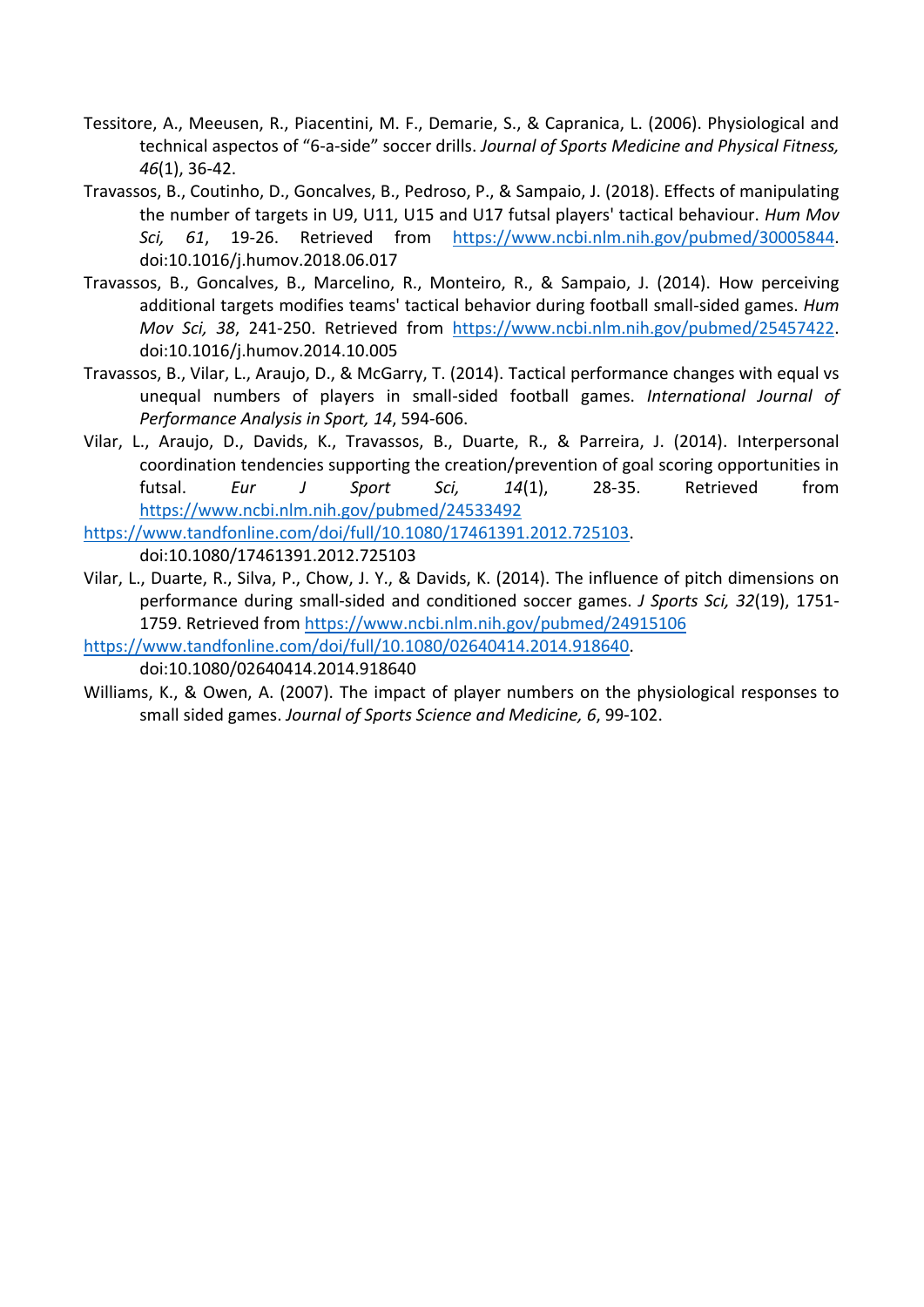

Figure 1. Descriptive analysis for all age groups, when playing in different pitch sizes.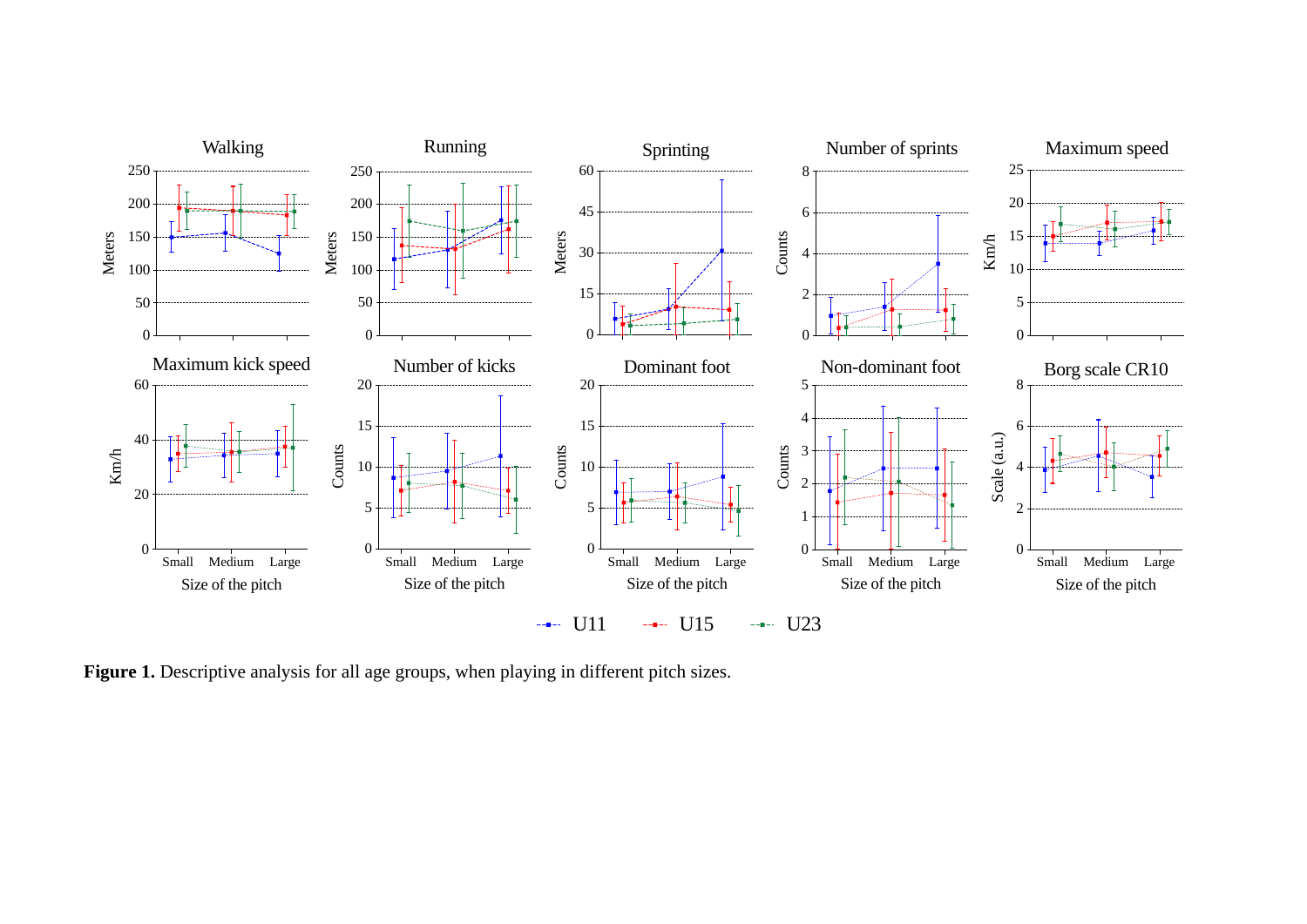| Variables                  | U11              |                  |            | U15              |                  |            |  | U23              |                  |            |
|----------------------------|------------------|------------------|------------|------------------|------------------|------------|--|------------------|------------------|------------|
|                            | $\boldsymbol{F}$ | $\boldsymbol{p}$ | $\eta^2 p$ | $\boldsymbol{F}$ | $\boldsymbol{p}$ | $\eta^2 p$ |  | $\boldsymbol{F}$ | $\boldsymbol{p}$ | $\eta^2 p$ |
| Walking (m)                | 11.53            | $-.001$          | .27        | 0.85             | .43              | .03        |  | 0.01             | .99              | .00.       |
| Running (m)                | 9.76             | $-.001$          | .24        | 2.00             | .15              | .06        |  | 0.62             | .53              | .02        |
| Sprinting (m)              | 24.31            | $-.001$          | .44        | 2.84             | .07              | .08        |  | 1.89             | .16              | .06        |
| Sprint number (counts)     | 22.58            | $-.001$          | .42        | 6.70             | < .01            | $.18\,$    |  | 5.41             | < .01            | .15        |
| Max speed (km/h)           | 2.02             | .15              | 06         | 4.49             | .02              | .13        |  | 0.27             | .76              | .01        |
| Max kick speed (km/h)      | 0.12             | .89              | $00\,$     | 1.37             | .26              | .04        |  | 0.24             | .73              | .01        |
| Kick number (counts)       | 2.02             | .15              | .06        | 0.87             | .39              | .03        |  | 2.79             | .07              | .08        |
| Dominant foot (counts)     | 1.87             | .17              | .06        | 0.97             | .37              | .03        |  | 2.07             | .14              | .06        |
| Non-dominant foot (counts) | 1.54             | .23              | .05        | 0.28             | .72              | .01        |  | 2.91             | .06              | .09        |
| $RPE$ (a.u.)               | 5.97             | < .01            | .16        | 1.25             | .29              | .04        |  | 6.83             | < .01            | .18        |

Table 1. Results of the one-way repeated measured analysis of variance for each age group considering the pitch dimension effect.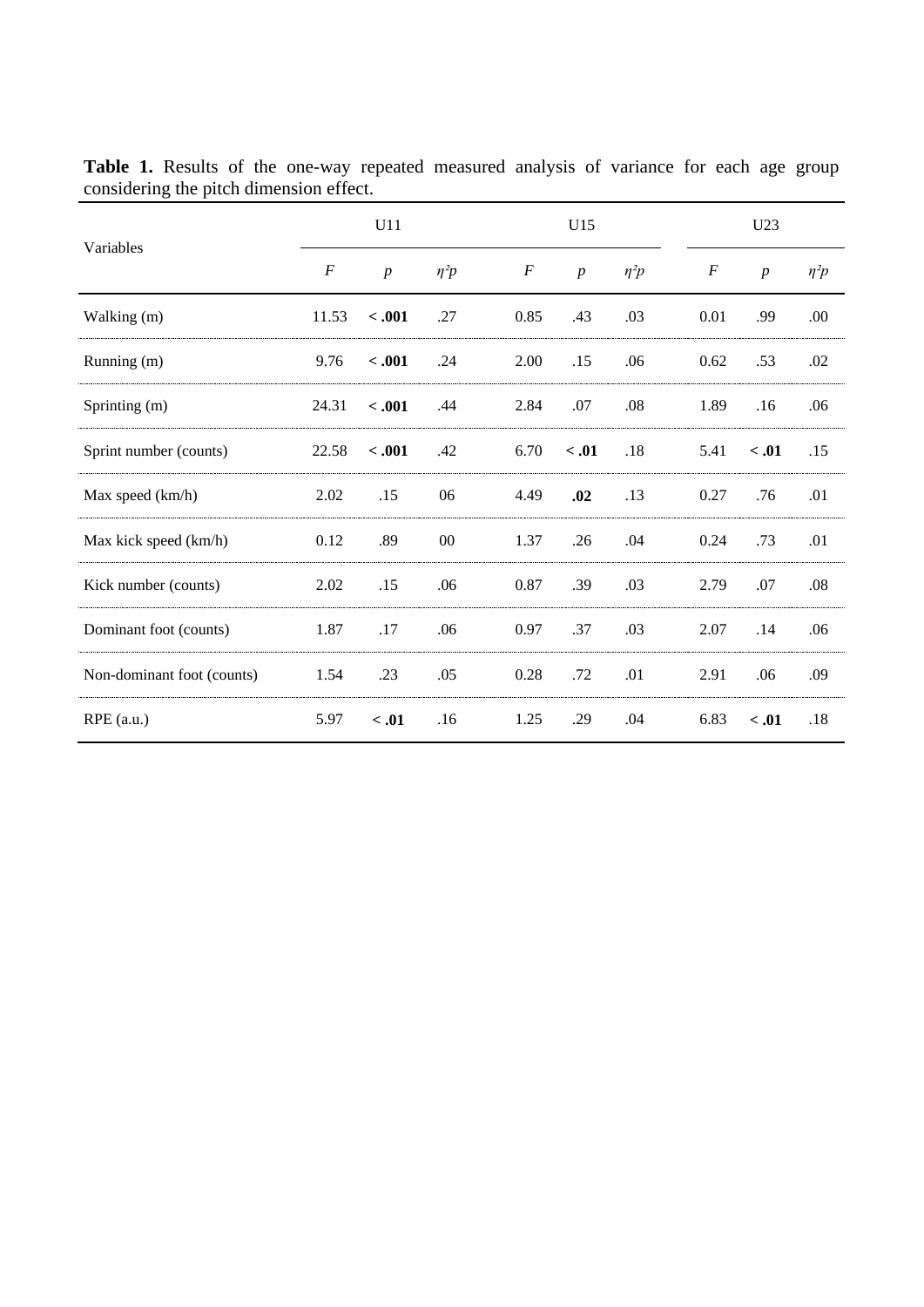| Variables                  | Group comparison outcomes as:<br>Mean changes with $\pm 90\%$ confidence limits<br>Practical inferences |                          |                          |                        |                        |                       |                          |                        |                        |  |  |  |
|----------------------------|---------------------------------------------------------------------------------------------------------|--------------------------|--------------------------|------------------------|------------------------|-----------------------|--------------------------|------------------------|------------------------|--|--|--|
|                            | U11                                                                                                     |                          |                          |                        | U15                    |                       | U23                      |                        |                        |  |  |  |
|                            | S vs. M                                                                                                 | S vs. L                  | $M$ vs. $L$              | $S$ vs. $M$            | S vs. L                | M vs. L               | S vs. M                  | S vs. L                | M vs. L                |  |  |  |
| Walking (m)                | $6.5; \pm 12.1$                                                                                         | $-24.8; \pm 8.7$         | $-31.3; \pm 13.6$        | $-4.7; \pm 14.9$       | $-11.1; \pm 13.7$      | $-6.4; \pm 14.9$      | $-0.1$ ; $\pm$ 13.5      | $-1.1; \pm 12.4$       | $-1$ ; $\pm$ 14.3      |  |  |  |
|                            | unclear                                                                                                 | most likely $\downarrow$ | most likely $\downarrow$ | unclear                | possibly $\downarrow$  | unclear               | unclear                  | unclear                | unclear                |  |  |  |
| Running (m)                | $14.1; \pm 25.4$                                                                                        | $59.1; \pm 19.0$         | 44.9; $\pm 26.0$         | $-5.6; \pm 27$         | $24.8; \pm 28.1$       | $30.3; \pm 27.2$      | $-15$ ; $\pm 24.1$       | $0; \pm 26$            | $15; \pm 29.1$         |  |  |  |
|                            | unclear                                                                                                 | most likely $\uparrow$   | very likely $\uparrow$   | unclear                | likely $\uparrow$      | likely $\uparrow$     | possibly $\downarrow$    | unclear                | unclear                |  |  |  |
| Sprinting (m)              | $3.6; \pm 2.5$                                                                                          | $25.0; \pm 7.4$          | $21.5$ ; $\pm 8.3$       | $6.5; \pm 5.2$         | $5.3; \pm 4.0$         | $-1.1; \pm 5.4$       | $0.8; \pm 2$             | $2.3; \pm 2.1$         | $1.6; \pm 2.2$         |  |  |  |
|                            | possibly $\uparrow$                                                                                     | most likely $\uparrow$   | most likely $\uparrow$   | likely $\uparrow$      | likely $\uparrow$      | unclear               | unclear                  | likely $\uparrow$      | possibly $\uparrow$    |  |  |  |
| Sprint number (counts)     | $0.4; \pm 0.4$                                                                                          | $2.5; \pm 0.7$           | $2.1; \pm 0.8$           | $0.9; \pm 0.5$         | $0.9; \pm 0.4$         | $0; \pm 0.5$          | $0; \pm 0.2$             | $0.4; \pm 0.2$         | $0.4; \pm 0.2$         |  |  |  |
|                            | possibly $\uparrow$                                                                                     | most likely $\uparrow$   | most likely $\uparrow$   | very likely 1          | very likely $\uparrow$ | unclear               | unclear                  | very likely $\uparrow$ | very likely $\uparrow$ |  |  |  |
| Max speed (km/h)           | $0.0; \pm 1.1$                                                                                          | $2.0; \pm 1.0$           | $1.9; \pm 0.7$           | $2.1; \pm 1.1$         | $2.2; \pm 1.2$         | $0.1; \pm 1.1$        | $-0.7; \pm 1.3$          | $0.3; \pm 0.9$         | $1.1; \pm 1$           |  |  |  |
|                            | unclear                                                                                                 | very likely $\uparrow$   | most likely $\uparrow$   | very likely $\uparrow$ | very likely $\uparrow$ | unclear               | unclear                  | unclear                | likely $\uparrow$      |  |  |  |
| Max kick speed (km/h)      | 1.4; $\pm 3.3$                                                                                          | $2.0; \pm 2.8$           | $0.7; \pm 3.7$           | $0.6; \pm 3.8$         | $2.6; \pm 2.8$         | 2; ±4                 | $-2.2; \pm 3.4$          | $-0.7; \pm 5.8$        | $1.6; \pm 4.7$         |  |  |  |
|                            | unclear                                                                                                 | possibly $\uparrow$      | unclear                  | unclear                | possibly $\uparrow$    | unclear               | possibly $\downarrow$    | unclear                | unclear                |  |  |  |
| Kick number (counts)       | $0.8; \pm 1.7$                                                                                          | $2.6; \pm 2.2$           | $1.8; \pm 2.8$           | $1.1; \pm 1.9$         | $0; \pm 1$             | $-1.1; \pm 1.7$       | $-0.3; \pm 1.6$          | $-2; \pm 1.5$          | $-1.7; \pm 1.5$        |  |  |  |
|                            | possibly $\uparrow$                                                                                     | likely $\uparrow$        | possibly $\uparrow$      | unclear                | unclear                | possibly $\downarrow$ | unclear                  | likely $\downarrow$    | likely $\downarrow$    |  |  |  |
| Dominant foot (counts)     | $0.1; \pm 1.5$                                                                                          | $1.9; \pm 1.8$           | $1.8; \pm 2.3$           | $0.8; \pm 1.5$         | $-0.3; \pm 0.9$        | $-1; \pm 1.3$         | $-0.3; \pm 1.1$          | $-1.3; \pm 1.2$        | $-1; \pm 1$            |  |  |  |
|                            | unclear                                                                                                 | likely $\uparrow$        | possibly $\uparrow$      | unclear                | unclear                | possibly $\downarrow$ | unclear                  | likely $\downarrow$    | possibly $\downarrow$  |  |  |  |
| Non-dominant foot (counts) | $0.7; \pm 0.6$                                                                                          | $0.7; \pm 0.8$           | $0.0; \pm 0.9$           | $0.3; \pm 0.7$         | $0.2; \pm 0.5$         | $-0.1; \pm 0.7$       | $-0.1; \pm 0.7$          | $-0.8; \pm 0.6$        | $-0.7; \pm 0.7$        |  |  |  |
|                            | likely $\uparrow$                                                                                       | likely $\uparrow$        | unclear                  | unclear                | possibly $\uparrow$    | unclear               | unclear                  | likely $\downarrow$    | likely $\downarrow$    |  |  |  |
| $RPE$ (a.u.)               | $0.7; \pm 0.6$                                                                                          | $-0.3; \pm 0.4$          | $-1.0; \pm 0.5$          | $0.4; \pm 0.4$         | $0.3; \pm 0.5$         | $-0.2; \pm 0.4$       | $-0.6; \pm 0.4$          | $0.3; \pm 0.3$         | $0.9; \pm 0.5$         |  |  |  |
|                            | likely $\uparrow$                                                                                       | possibly $\downarrow$    | very likely $\downarrow$ | likely $\uparrow$      | possibly $\uparrow$    | unclear               | very likely $\downarrow$ | possibly 1             | very likely $\uparrow$ |  |  |  |

# **Table 2.** Inferences for each age group on players' performance measures.

Abbreviations: U11= under 11 age group; U15= under 15 age group; U23= under 23 age group; S = small pitch; M = medium pitch; L = large pitch;  $\uparrow$  = increase;  $\downarrow$  = decrease.